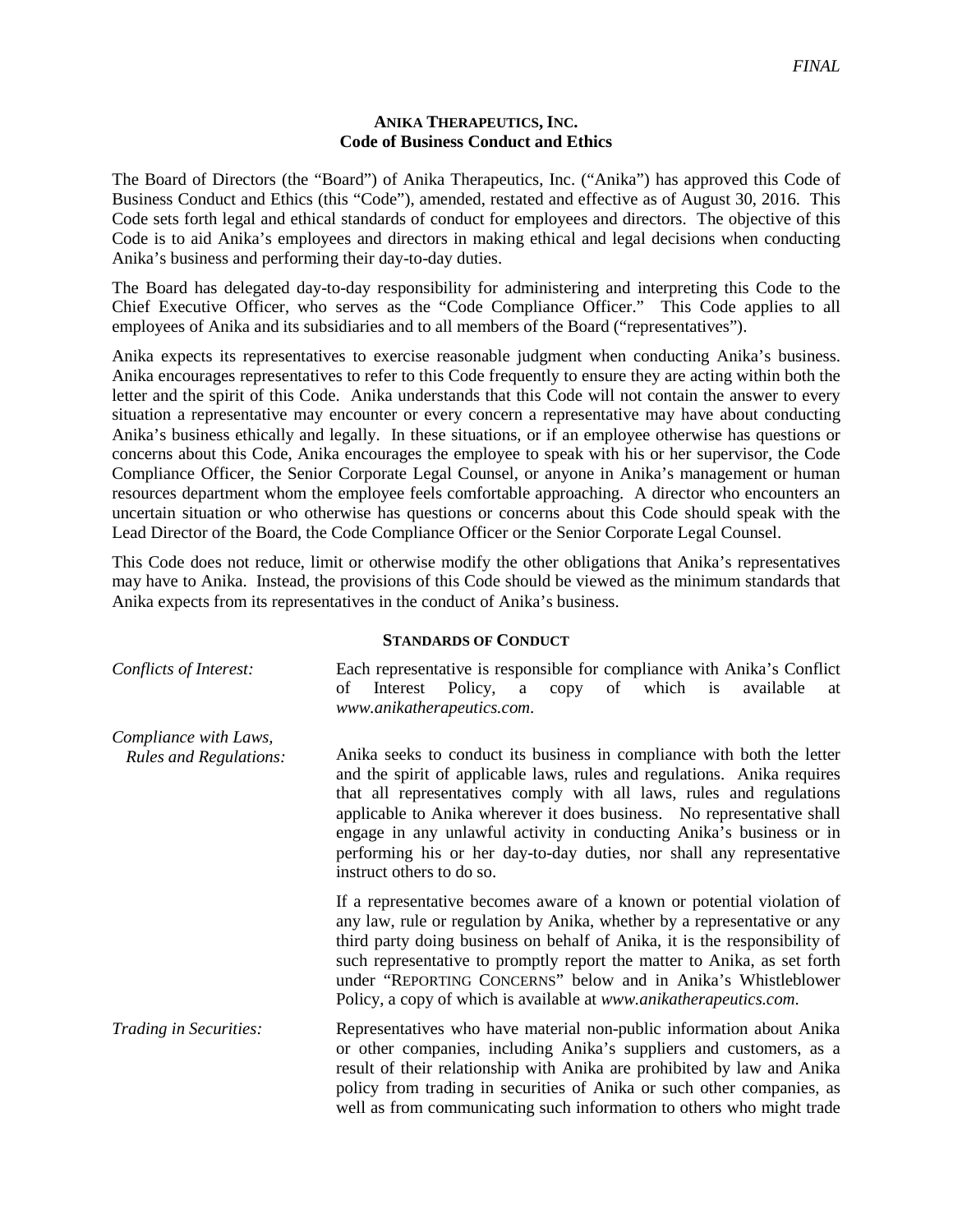|                                                        | on the basis of that information. To help ensure that no representative<br>engages in prohibited trading and to avoid even the appearance of an<br>improper transaction, Anika has adopted an Insider Trading Policy, a<br>copy of which is available at www.anikatherapeutics.com.                                                                                                                                                                                                                                                                                                                                                                                                                                                                                                                                                                                                                                                  |
|--------------------------------------------------------|--------------------------------------------------------------------------------------------------------------------------------------------------------------------------------------------------------------------------------------------------------------------------------------------------------------------------------------------------------------------------------------------------------------------------------------------------------------------------------------------------------------------------------------------------------------------------------------------------------------------------------------------------------------------------------------------------------------------------------------------------------------------------------------------------------------------------------------------------------------------------------------------------------------------------------------|
| Protection and Proper Use<br>of Anika's Assets:        | Loss, theft and misuse of Anika's assets have a direct impact on Anika's<br>and profitability,<br>business<br>and<br>such actions<br>prohibited.<br>are<br>Representatives are expected to protect Anika's assets that are entrusted<br>to them. Representatives are also expected to take steps to ensure that<br>Anika's assets are used only for legitimate business purposes. Any<br>suspected incident of fraud or theft should immediately be reported to an<br>employee's supervisor or the Code Compliance Officer.                                                                                                                                                                                                                                                                                                                                                                                                          |
| Corporate Opportunities:                               | Representatives owe a duty to Anika to advance Anika's legitimate<br>business interests when the opportunity arises. Each representative is<br>prohibited from:                                                                                                                                                                                                                                                                                                                                                                                                                                                                                                                                                                                                                                                                                                                                                                      |
|                                                        | directly or indirectly diverting to himself, herself or others any<br>opportunities discovered through the use of Anika's property or<br>information, or as a result of his or her position within Anika;<br>using Anika's property, information, or his or her position within<br>Anika for improper personal gain; or<br>competing with Anika's business.                                                                                                                                                                                                                                                                                                                                                                                                                                                                                                                                                                          |
| Confidentiality:                                       | Confidential information generated and gathered in Anika's business<br>plays a vital role in Anika's business, prospects and ability to compete.<br>"Confidential information" includes all non-public information that<br>might be of use to competitors or harmful to Anika or its customers if<br>disclosed. Representatives shall use confidential information solely for<br>legitimate company purposes. They may not disclose or distribute<br>confidential information entrusted to them by Anika or other companies,<br>including Anika's suppliers and customers, unless disclosure is<br>authorized by a supervisor or the Code Compliance Officer or is required<br>by applicable law, rule or regulation or pursuant to an applicable legal<br>proceeding. Representatives must return all of Anika's confidential<br>information in their possession to Anika when they cease to serve as a<br>representative of Anika. |
| <b>Honest and Ethical Conduct</b><br>and Fair Dealing: | Anika's policy is to promote high standards of integrity by conducting its<br>affairs honestly and ethically. Each representative must endeavor to deal<br>ethically and lawfully with Anika's customers, suppliers, partners,<br>service providers, competitors and employees, as well as with anyone<br>else with whom he or she has contact in the course of performing his or<br>her day-to-day duties and in all business dealings on Anika's behalf. No<br>representative should take unfair advantage of another person in business<br>dealings on Anika's behalf through the abuse of privileged or<br>confidential information or through improper manipulation, concealment<br>or misrepresentation of material facts.                                                                                                                                                                                                     |
| Accuracy of                                            |                                                                                                                                                                                                                                                                                                                                                                                                                                                                                                                                                                                                                                                                                                                                                                                                                                                                                                                                      |
| <b>Books and Records:</b>                              | The integrity, reliability and accuracy of Anika's books, records and<br>financial statements are fundamental to Anika's business success. No                                                                                                                                                                                                                                                                                                                                                                                                                                                                                                                                                                                                                                                                                                                                                                                        |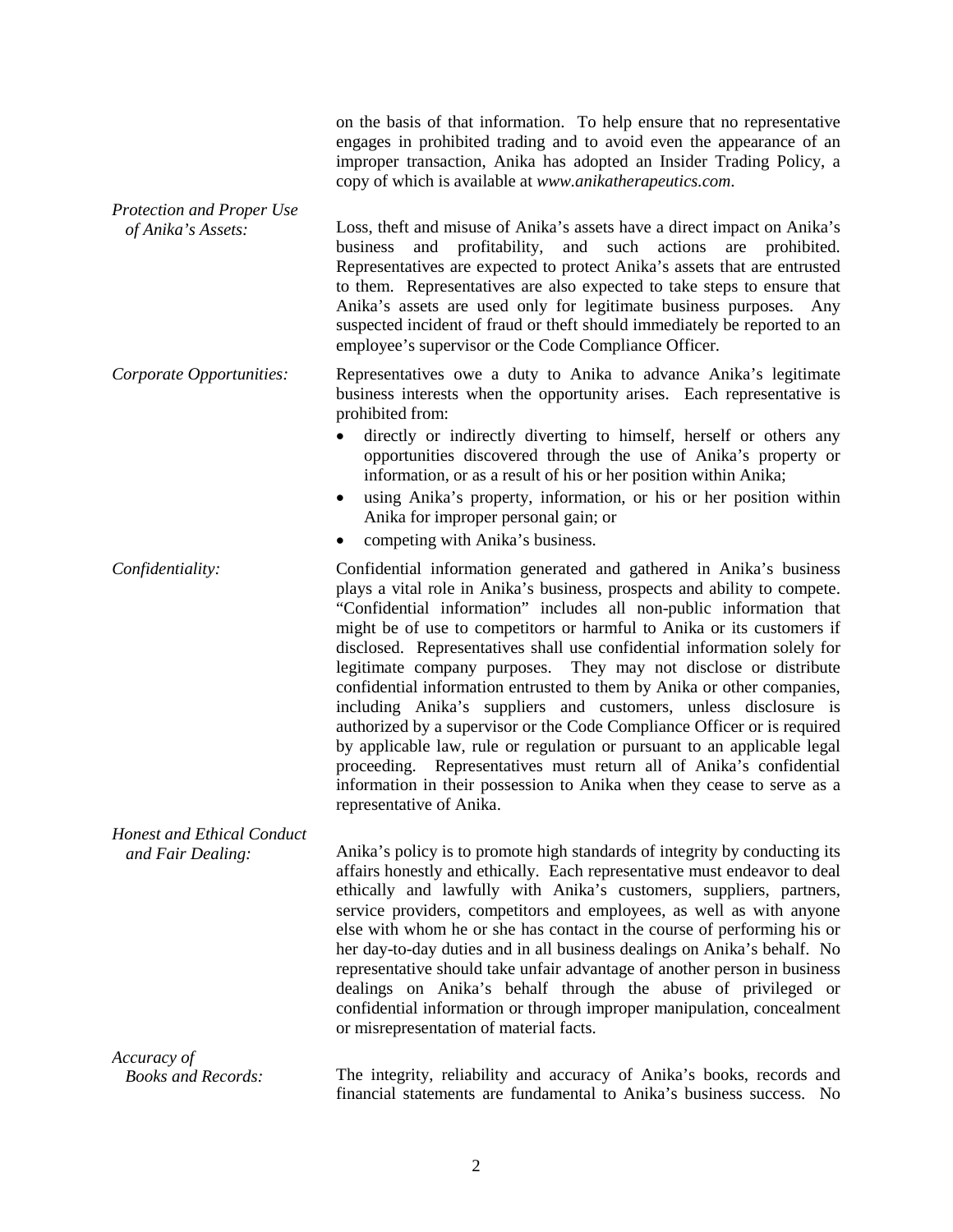|                                | representative may cause Anika to enter into a transaction with the intent<br>to document or record the transaction in a deceptive or unlawful manner.<br>In addition, no representative may create any false or artificial<br>documentation or book entry for any transaction entered into by Anika.<br>Similarly, employees who have responsibility for accounting and<br>financial reporting matters have a responsibility to record accurately all<br>funds, assets and transactions on Anika's books and records. |
|--------------------------------|------------------------------------------------------------------------------------------------------------------------------------------------------------------------------------------------------------------------------------------------------------------------------------------------------------------------------------------------------------------------------------------------------------------------------------------------------------------------------------------------------------------------|
| Quality of Public Disclosures: | Anika is committed to providing its shareholders with information about<br>its financial condition and results of operations in accordance with U.S.<br>securities laws. It is Anika's policy that the reports and documents it<br>files with or submits to the Securities and Exchange Commission, and its<br>earnings releases and similar public communications, contain fair,<br>accurate, timely and understandable disclosure.                                                                                   |
|                                | Anika's senior management is primarily responsible for monitoring<br>Anika's public disclosure. Representatives who are responsible for these<br>public filings and disclosures must use reasonable judgment and perform<br>their responsibilities honestly, ethically and objectively in order to ensure<br>that this disclosure policy is fulfilled. All representatives must comply                                                                                                                                 |

## **REPORTING CONCERNS**

*www.anikatherapeutics.com*.

with Anika's Communication Policies, a copy of which is available at

*Obligation to Report:* Each representative is required to ask questions, seek guidance and report known or suspected violations of this Code and express concerns regarding compliance with this Code and other policies and procedures of Anika, as well as any known or suspected violations of applicable laws, rules or regulations arising in the conduct of Anika's business or occurring on Anika's property. Any representative who knows or believes that an individual within Anika or other representative of Anika has engaged or is engaging in Anika-related conduct that violates this Code should report such information promptly, pursuant to the procedures described below. All reports of misconduct or wrongdoing will be handled in a manner that protects the privacy of the individual reporting the matter to the greatest extent possible. All representatives may report concerns or violations openly and anonymously without fear of retaliation.

*Reporting Channels*: **To report violations of this Code, a representative shall follow the procedures set forth under "REPORTING PROCESSES AND PROCEDURES" and "REPORTING POLICIES" in Anika's Whistleblower Policy, a copy of which is available at**  *www.anikatherapeutics.com***.**

## **COMPLIANCE PROCEDURES**

*Monitoring Compliance:* Anika's management, under the supervision of the Board or, in the case of accounting, internal accounting controls or auditing matters, the Audit Committee, shall be responsible for monitoring compliance with this Code. Anika's management shall report to the Board or the Audit Committee, as appropriate, on compliance efforts.